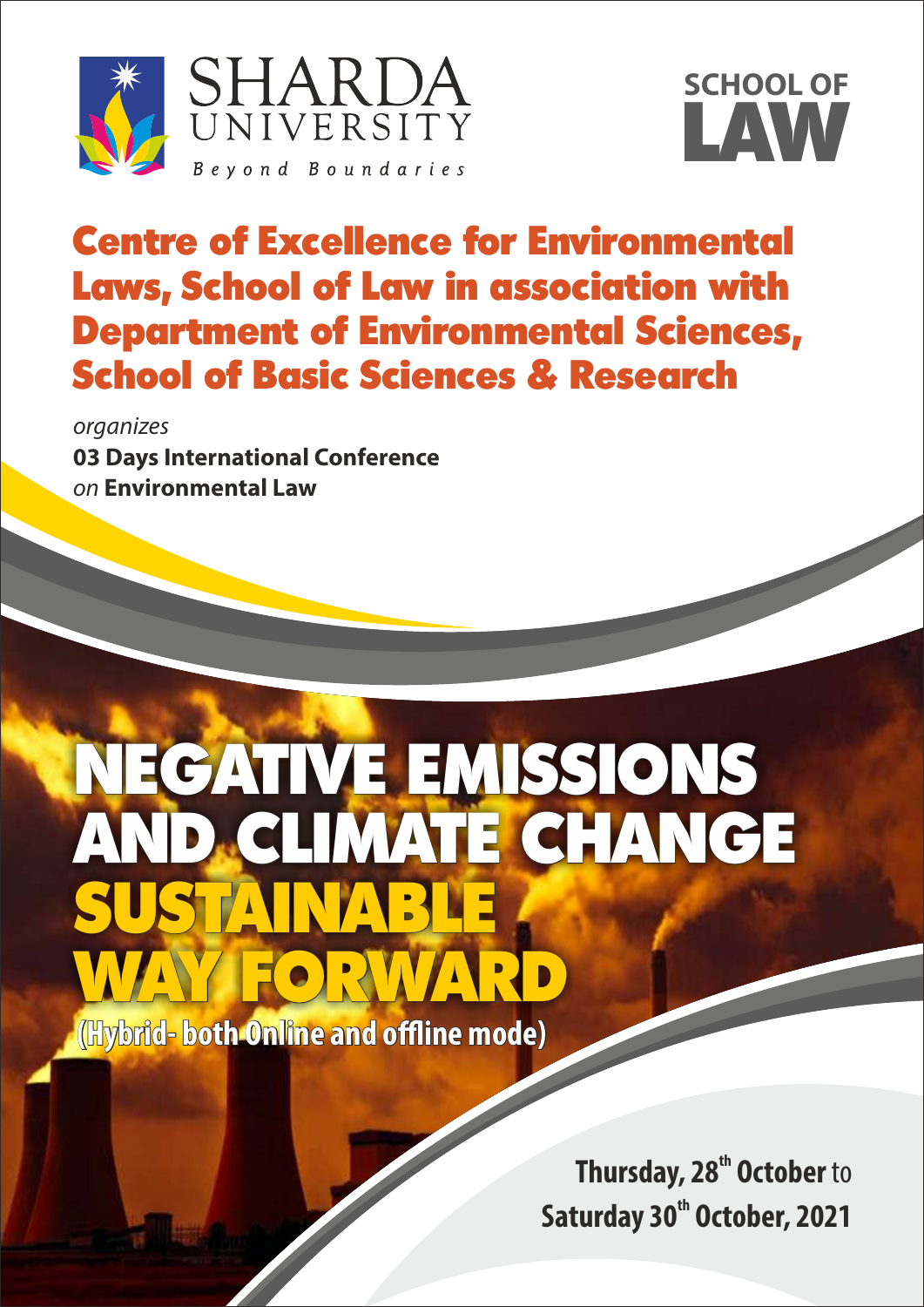## **ABOUT SCHOOL OF LAW SHARDA UNIVERSITY**

Sharda University, established through an act passed by U. P. legislature (14 of 2009) and permitted by University Grants Commission to award degrees under Section 22 of the UGC Act 1956, is a leading educational institution based in Greater Noida, Delhi NCR. A venture of the renowned SGI group, the University has established itself as a high quality education provider with prime focus on holistic learning and imbibing competitive abilities in students. The University is approved by UGC & prides itself in being the only multi-disciplinary campus in the NCR, spread over 63 acres & equipped with world class facilities. The School of law, permitted by Bar council of India letter no. BI: D: 815/2012 (LE mtg 3rd March, 2012) has been established as a constituent of Sharda University, a private University, The Bar Council of India after inspection of the academic and physical infrastructure has permitted Sharda University for running 5 Year integrated B.A. LL.B. (Hons.), BBA LL.B. (Hons.), LL.M. & Ph.D. programmes. School of law aims at equipping its law students not only with the traditional professional expertise to become successful advocates and solicitors but for a wide ranging career options viz. business partnerships, managerial assignments, politics, diplomacy, social work, consultancy assignments, teaching and research work through its wide based curriculum with an aim to develop intellectual competence and analytical skills coupled with ethical sense of role and purpose.



## **THE CENTRE OF EXCELLENCE FOR ENVIRONMENTAL LAW**

The Centre of Excellence for Environmental Law, Research and Advocacy is pleased to conduct International Conference on Environmental Law. The Environmental Law is one of the core and crucial areas in which endeavors relating to research and education have been stressed upon by School of Law, Sharda University, Greater Noida, Uttar Pradesh. The Centre of Excellence for Environmental Law aims to continue its efforts in promoting legal and policy research in the field of Environmental Law by conducting Conferences, Seminars, workshops and FDP etc.

## **ABOUT THE CONFERENCE**

In the present era any discussion on environment is incomplete without discussing the contribution of Paris Agreement 2015. The Paris agreement's focus was on its goal to limit global warming to well below 2 degree, preferably to 1.5 degrees Celsius, compared to pre-industrial levels. It is important to note that though it is touted as legally binding agreement in fact it is a legal which is a hybrid of legally binding and nonbinding provisions. Now it needs to be looked into that what is the role of Negative Emissions to adapt and mitigate climate change. Large-scale carbon removal, also referred to as negative emissions, has recently gained attention as a key component of climate change mitigation pathways that limit warming to 1.5 or 2°C.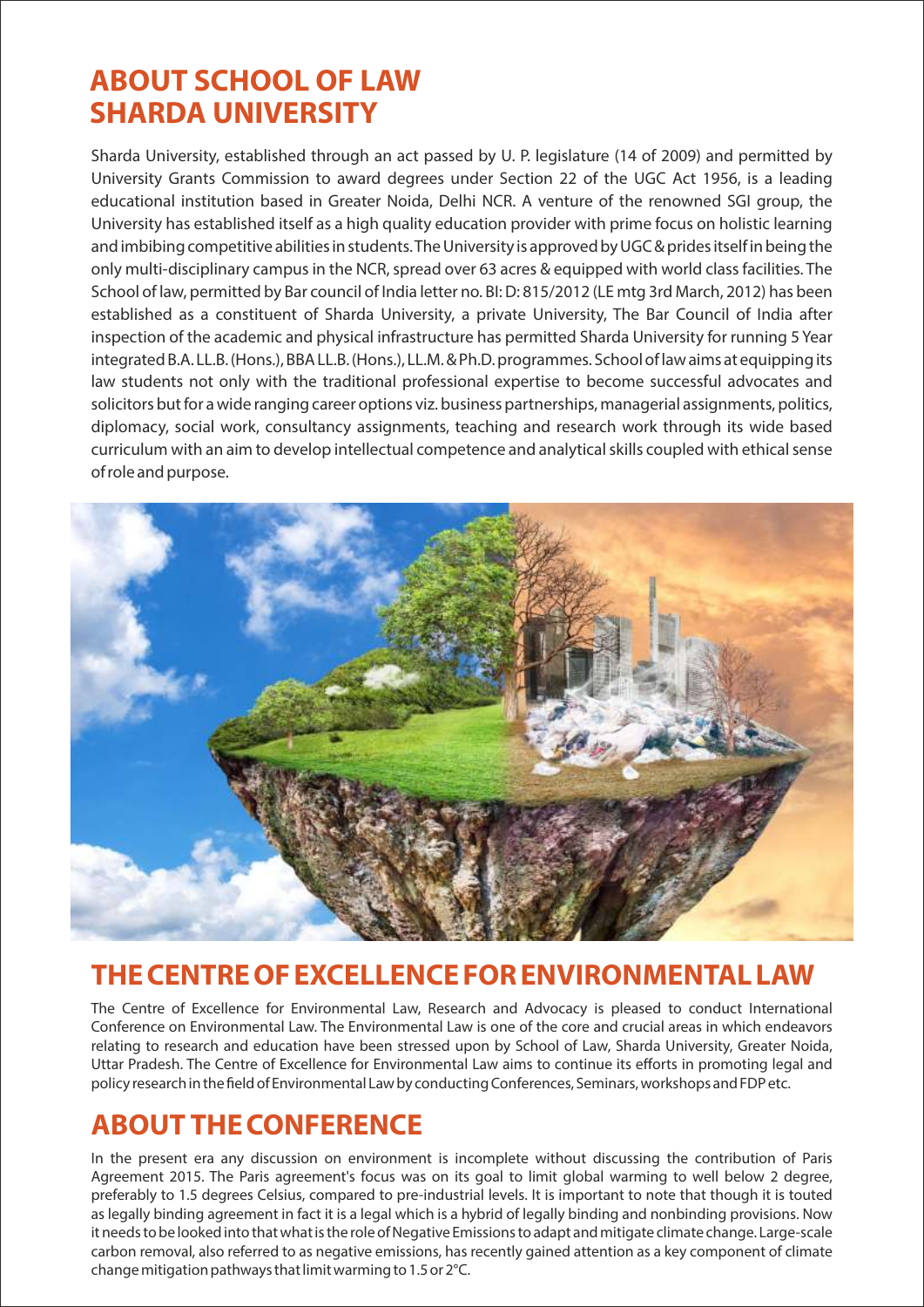This developing dialogue is intriguing not just for what it says, but also for what it doesn't say. The negative emissions literature is present now is forward-looking and hypothetical, characterized by the results of scenario assessments and hence mostly focused on future hazards and situations. While this has sparked a lively debate about the feasibility and appropriateness of various mitigation pathways—as well as how and by whom they are built-there has been considerably less attention paid to stocktaking or efforts to learn from real-world carbon removal experiences. Despite the fact that many of the "technologies" presently being promoted under the name of "zero emissions" are really harmful to the environment- —primarily bio-energy with carbon capture and storage (BECCS) with afforestation and reforestation as discussed in IPCC, 2018 have been around for a considerable time. More generally, the enhancement of carbon sinks has been a policy objective and a coveted offsetting strategy at least since the negotiation of the Kyoto Protocol.

The lessons from earlier experiences with carbon removal directly speak to the present possibilities, limitations, barriers, and conditions for negative emissions and should inform current research and policy promises if we are to avoid repeating past mistakes. Self-reflexivity, on the other hand, must extend to the underlying politics of the negative emissions debate. Because of the irreducibly political nature of carbon removal, researchers must question whose interest are served and whose are neglected in the pursuit of negative emissions.



## **CALL FOR PAPERS**

The organizers of the International Conference call upon the academicians, practitioners and legal professionals, representatives of governmental and non-governmental organizations, research scholars, and students etc. to send their unpublished research papers on broad themes mentioned below:

It is also proposed that the selected papers by the Committee will be published in a special volume on the conference in the form of an edited book with ISBN No. Authors of selected papers would be given an opportunity to present their papers as per requirement of the theme during sessions on the day of the conference.

### **SUB THEMES**

- Carbon sinks and climate change.
- Paris commitment and limiting global warming to 1.5°C : Negative emission technologies
- Biological Techniques of Carbon Dioxide Removal (CDR).
- Direct Air Capture with Carbon Storage
- Bio-Energy with Carbon Capture and Storage, "BECCS"
- Technological and geochemical processes for carbon dioxide capture
- Soil-based negative emissions, such as reforestation, soil management, and the restoration of coastal wetlands.
- Digital carbon footprints
- Climate Neutrality

## **GUIDELINES FOR ABSTRACTS**

Abstracts should be without bullet points in paragraph form and should not exceed 350 words. In addition, information regarding the context, intent, processes, findings, and conclusions should be included in the abstract. Co-authorship up to 2 authors is allowed.

All abstracts must be submitted by 20 th September, 2021. Abstracts will be reviewed by an organizing committee of scholars. Based on the academic exactitude, significance to conference theme, and innovativeness of the content, abstracts will be selected. Authors of accepted abstracts are invited to submit, full paper of not more than 5000 words.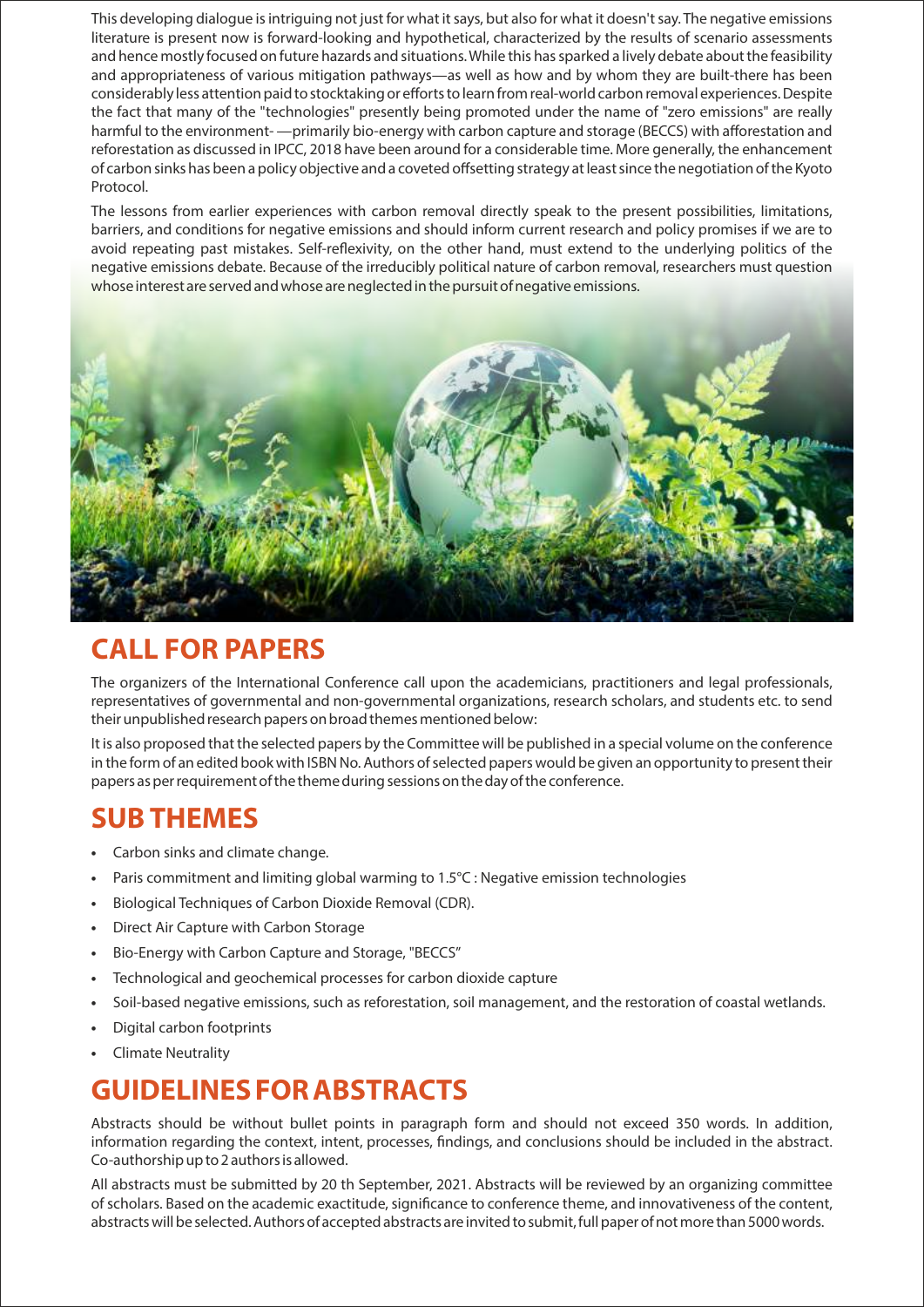#### **IMPORTANT DATES**

#### **Registration & Submission**

Abstract Submission on Email: conference.law@sharda.ac.in **st** Monday, **20 September, 2021**

- Submission of Full paper with Fee: **20 October, 2021**
- Registration Link- https://bit.ly/3rLoNdD

#### **REGISTRATION FEE**

For Students **-** Rs. 750/- (for single author with co-author **Rs. 1000/-** if any) Research Scholars: Rs.1000/-( for single author with co-author **Rs.1250/-**if any ) Academicians, Practitioners/Representatives of Governmental and non-governmental organizations: Rs.1500/-per participant (Additionally **Rs. 500/-** for co-author, if any)

\* Invited/Plenary Speakers are free from any charges

Participation Fee for those who are not presenting papers: Rs. 500/-

Email: conference.law@sharda.ac.in

**Selected Papers shall be published in SCOPUS Indexed Journal as per Journal's Policy**

**E-certificates will be provided to participants.** 

**Presentation Certificate will be provided to Paper Presenters only.** 

#### **MODE OF PAYMENT & BANK DETAILS**

Account Holder Name: **Sharda University-Seminar**

| Bank Name:        | <b>ICICI Bank Ltd.</b>                                                                         |
|-------------------|------------------------------------------------------------------------------------------------|
| Branch Name:      | Krishna Apra Royal Plaza, D-2, E(acb), Alpha-1, Greater Noida,<br>Gautam Budh Nagar, UP-201306 |
| Account No.:      | 025405005815                                                                                   |
| Branch Code:      | 000624                                                                                         |
| <b>IFSC Code:</b> | <b>ICIC0000254</b>                                                                             |
| MICR Code:        | 110229037                                                                                      |
| SWIFT Code:       | <b>ICICINBBCTS</b>                                                                             |